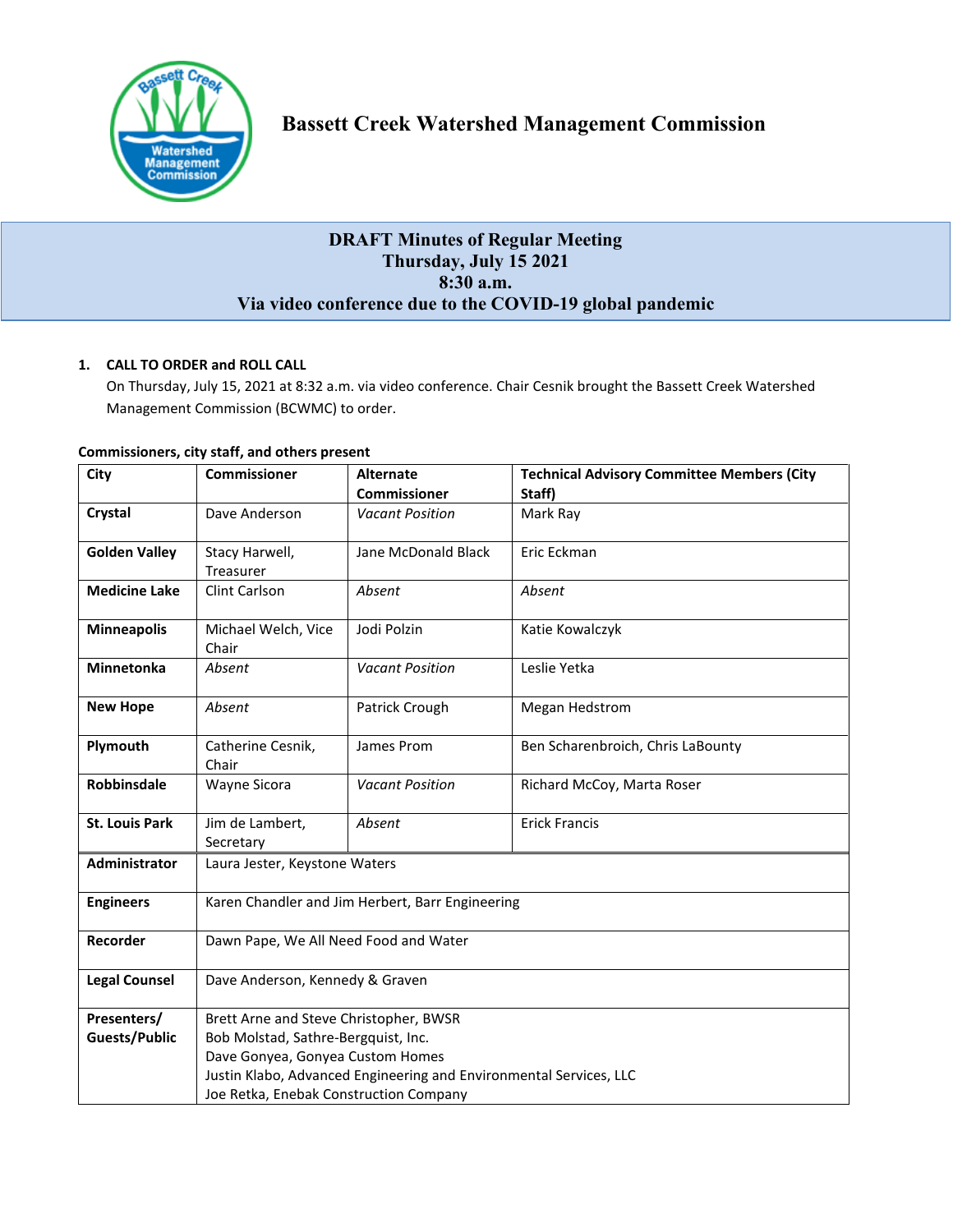#### **2. PUBLIC FORUM ON NON-AGENDA ITEMS**

No members of the public were present for the public forum.

#### **3. APPROVAL OF AGENDA**

**MOTION:** Commissioner Welch moved to approve the agenda. Alternate Commissioner Crough seconded the motion. Upon a roll call vote, the motion carried 7-0, with the cities of Minnetonka and Robbinsdale absent from the vote.

#### **4. CONSENT AGENDA**

The following items were approved as part of the consent agenda. Item 4E was pulled from the agenda for further review and discussion and added to the meeting agenda.

- A. Approval of Minutes June 17, 2021 Commission Meeting
- B. Acceptance of July 2021 Financial Report
- C. Approval of Payment of Invoices
	- i. Keystone Waters, LLC June 2021 Administrative Services
	- ii. Keystone Waters, LLC June 2021 Printing Expenses
	- iii. Barr Engineering June 2021 Engineering Services
	- iv. We All Need Food and Water June 2021 Administrative and Education Services
	- v. Kennedy & Graven May 2021 Legal Services
	- vi. Stantec June WOMP Services
	- vii. Redpath May Accounting Services
	- viii. Metro Watershed Partners 2021 Contribution
	- ix. Metro Blooms Lawns 2 Legumes Grant Project
- D. Set Public Hearing on 2022 CIP Projects for September 16, 2021
- E. Direct Staff to Evaluate Clean Water Fund Grant Materials and Apply for Medley Park Stormwater Treatment Facility If Warranted
- F. Approval of Special Projects Funding Request from West Metro Water Alliance (WMWA)

The general and construction account balances reported in the July 2021 Financial Report are as follows:

| <b>Current Assets</b>         | <b>Capital Improvement</b><br><b>Projects</b> | <b>General Fund</b> | <b>TOTAL</b> |
|-------------------------------|-----------------------------------------------|---------------------|--------------|
| <b>Checking</b>               | 369,587.51                                    | 228,616.31          | 630,475.82   |
| <b>4MP Fund Investment</b>    | 3,501,105.22                                  | 175.68              | 3,501,280.90 |
| 4M Fund Investment            | 1,483,511.82                                  | 25.08               | 1,483,536.90 |
| <b>Total Checking/Savings</b> | 5,354,204.55                                  | 228,817.07          | 5,615,293.62 |
| <b>July 2021</b>              |                                               |                     |              |

**MOTION:** Commissioner de Lambert moved to approve the consent agenda as amended. Commissioner Carlson seconded the motion. Upon a roll call vote, the motion carried 7-0, with the cities of Minnetonka and Robbinsdale absent from the vote.

#### **5. BUSINESS**

#### **A. Review Administrative Services Committee Recommendations**

The committee met on July 7th to discuss a variety of topics. Committee Chair Harwell summarized the conversation and gave some reminders and recommendations regarding meeting conduct and procedures, including the need for early communication between cities and the Commission on large, controversial, or complicated projects; and limiting the use of the "chat" feature during virtual meetings to logistical meeting items.

[Commissioner Sicora joined the meeting.]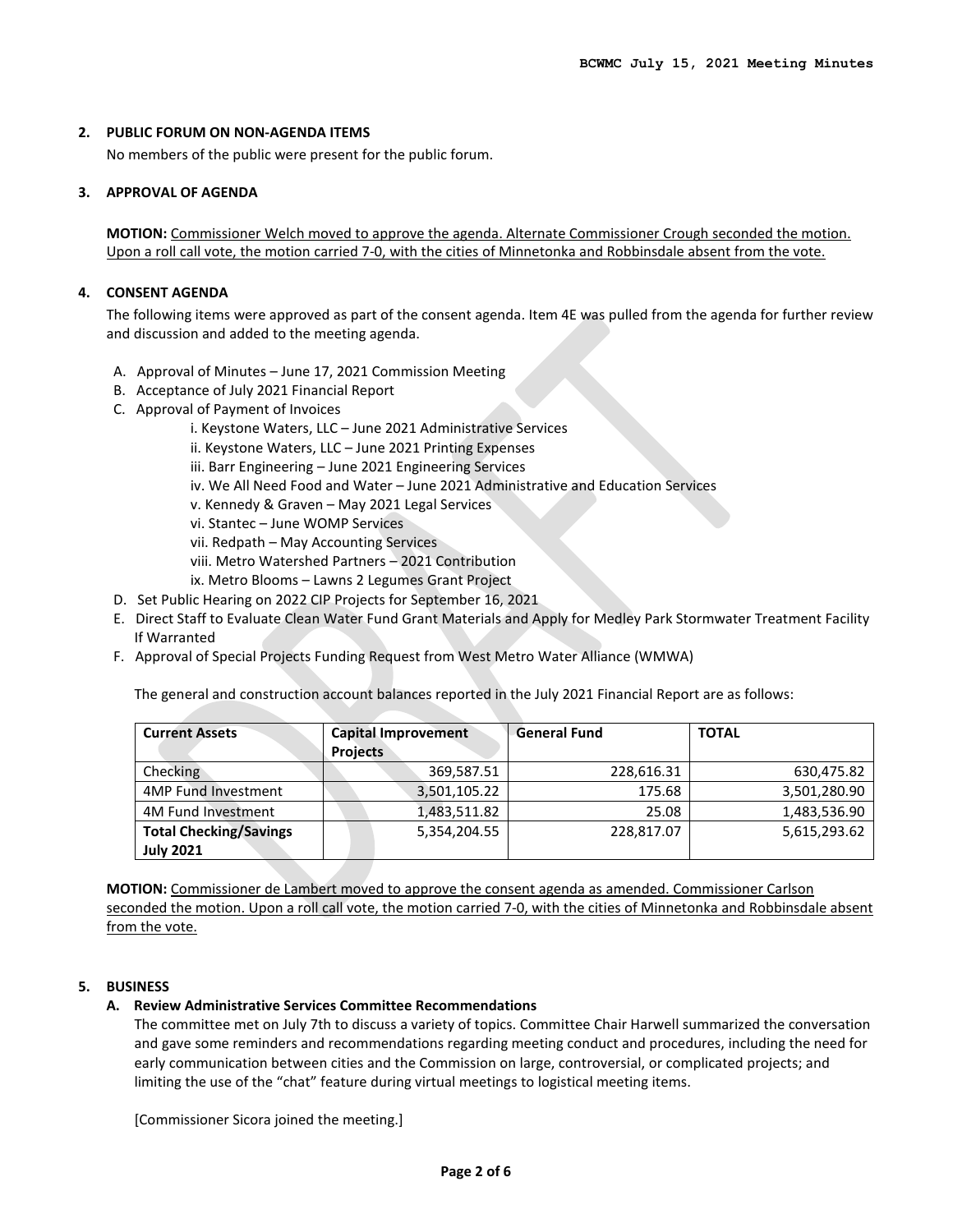#### **B. Receive Presentation on Level II Performance Review of BWCMC**

The Board of Water and Soil Resources (BSWR) recently completed a Level II PRAP (Performance Review and Assistance Program) performance review of the BCWMC, including a survey of internal and external partners, review of progress toward watershed management plan goals and implementation of policies, a review of performance standards, and a review of wetland work, where applicable. BWSR staff Brett Arne presented the draft report with the findings and recommendations.

Mr. Arne reported that the BCWMC should be commended for their work in implementing core programs, rules, the Wetlands Conservation Act, planning efforts, and building partnerships. The board and staff have positive relationships with their partners. The BCWMC has also made significant progress toward implementing its watershed management plan, including meeting all basic standards and 8 of the 11 higher performance standards. He noted that meeting over 50% of the high-performance standards is considered "really good."

The BCWMC was commended for meeting all of the basic performance standards including having data practices policies, updated capital improvement program, and completing required annual reports. In addition, it was noted that there is effective administration of the Wetland Conservation Act. Mr. Arne noted that this report is a testament to the quality of work by the BCWMC and recognition among their partners. Programs and projects are successful due to grant writing, competent staff, and partnerships.

There were a few recommendations made by BWSR based on the data collected through internal and external surveys, including prioritizing development of an education and outreach strategy for BCWMC constituents, conducting a review of the BCWMC capital improvement program (CIP), developing clear and measurable goals for future plan implementation, prioritizing all training opportunities for staff implementing WCA, and considering a WCA appeals fee and clarifying the appeals process.

Mr. Arne stated that BCWMC is "knocking it out of the park" and that there are no immediate action items required because of the great job that is being done. He noted that comments on the draft report are welcome for the next 45-60 days until the report is finalized.

Steve Christopher from BWSR also recognized the outstanding work and very engaged board members.

Alternate Commissioner McDonald Black congratulated the Commission and noted that the BCMWC spends considerably less money doing their work than other similar agencies and that the BCWMC budget is decreasing compared to other watersheds. She suggested comparing budgets with neighboring watersheds. Mr. Christopher said he can send comparison data.

#### **C. Consider Approval of Hollydale Development in Plymouth**

At the June meeting, the Commission discussed this large project that includes site demolition and construction of a 229 single-family home development including streets, house pads, utilities, and stormwater management resulting in 112 acres of land disturbance and creating 34.7 acres of new and fully reconstructed impervious surfaces. After a lengthy discussion, the Commission moved to extend the review period by 60 days to allow for additional analyses.

Chair Cesnik opened the discussion by reviewing the BCWMC's review process and the decision before the Board at this meeting. Attorney Anderson commented that when BCWMC gets a project review application, they have 60 days to approve or deny it. It can be approved conditionally or the review period can be extended. The board must apply its standards.

Plymouth TAC member Ben Scharenbroich summarized items related to the Wetland Conservation Act (WCA), the wetland buffers that will be incorporated into the project (which meet or exceed BCWMC requirements), and briefly covered items discussed during a meeting with the developer, city staff, BCWMC Administrator and Commission Engineer including Smart Salting techniques. He also noted the city is drafting an operation and maintenance plan for the stormwater BMPs.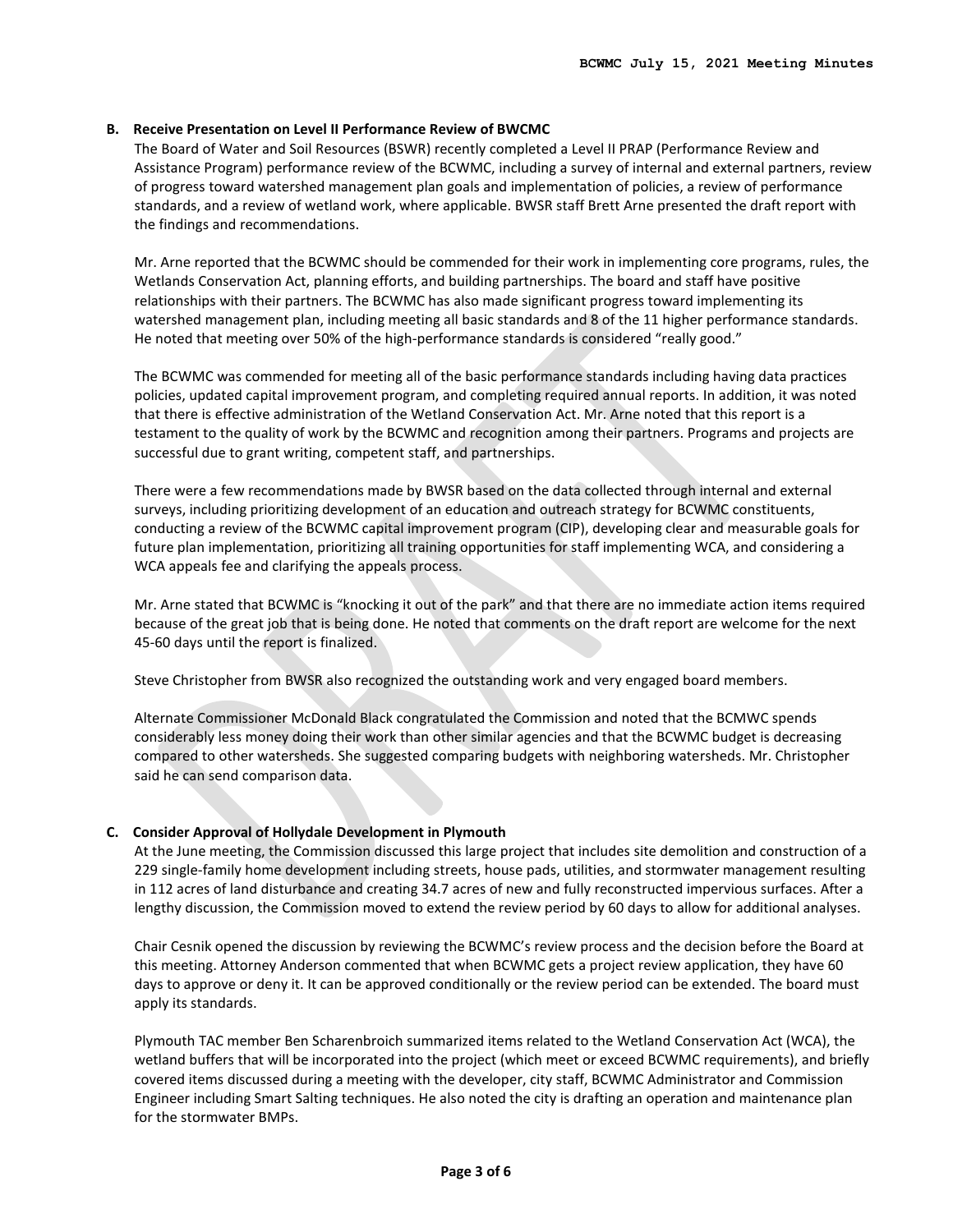Commissioner Welch noted that the Commission should be advised on which requirements are triggered and met or not met, including wetland buffers. Commission Engineer Chandler reminded commissioners that they do not review projects for wetland buffers as that is a city function based on city ordinances (which are required to meet BCWMC standards).

In analyzing volume reduction and water quality treatment, Engineer Chandler explained that stormwater reuse alone cannot meet the Commission's water quality requirements. She walked the Commission through the reuse calculator and the new analysis pointing out the change from an original calculator to an updated calculator.

There was a discussion about the calculators and modeling tools. Commissioner Welch expressed concern about a potential lack of confidence in the calculator. Engineer Chandler clarified that multiple calculators were used to cross reference the results.

Commissioner Harwell asked how climate change is factored into the calculator. Engineer Chandler clarified that the calculator does not factor in future projected rainfall amounts, it only uses past data.

Commissioner Welch called on Commissioner Sicora for opinion. Commissioner Sicora said there is an art to the analyses and that it's an imperfect process because it's a model. He noted it's our best attempt at what we think will happen. He reported he thinks this is the best tool we have and that if the Commission Engineer and city engineers are satisfied, he is satisfied with the model results.

Justin Klabo, the developer's consultant, added a further explanation of the different calculators and how this particular calculator was chosen.

Commissioner Harwell inquired about the site constraints besides the tight soils. Mr. Scharenbroich replied that high groundwater is another site constraint.

Commissioner Harwell stated she was glad to see chloride reduction in the plans but that she is still concerned that salty water may be used to irrigate lawns and vegetation. She would like to incorporate salt education in relation to irrigation to homeowners.

Commission Engineer Chandler explained the "Flexible Treatment Option" process noting that if stormwater best management practices cannot be sized to meet requirements due to site constraints, the applicant must follow the flow chart to consider the Flexible Treatment Options (FTO). When it was determined that the stormwater reuse system would not meet the BCWMC volume reduction requirements, the applicant followed the design sequence flow chart to the first option, FTO #1, which requires that the project achieve volume reduction of at least 0.55 inches from the new and fully reconstructed impervious surfaces and provide 75% removal of total phosphorus.

The applicant provided a report, including soil borings, showing shallow groundwater and soils that are not very conducive to infiltration. They also provided water quality modeling using P8 to determine the total phosphorus loading and removals from the stormwater ponds. Although P8 does not have the capacity to model phosphorus loading and removals from stormwater reuse, Barr Engineering used the model to estimate the water quality treatment provided by reuse by adding a small rate of "artificial" infiltration to the dead storage of Pond 5S. The assumed pond infiltration rate is equivalent to the irrigation application rate of one inch per week over 18.3 acres, converted to a constant flow rate, which is appropriate assumption to account for irrigation in the P8 modeling.

Chair Cesnik summarized that with all the rules that have been triggered, applicant is meeting requirements. Mr. Klabo added more explanation about the reuse calculator.

Developer Dave Goyea said he's open to practices to reduce chlorides as well as increasing the wetland buffer area to exceed requirements. He is open to incorporating native vegetation and would invite help with the planting plan.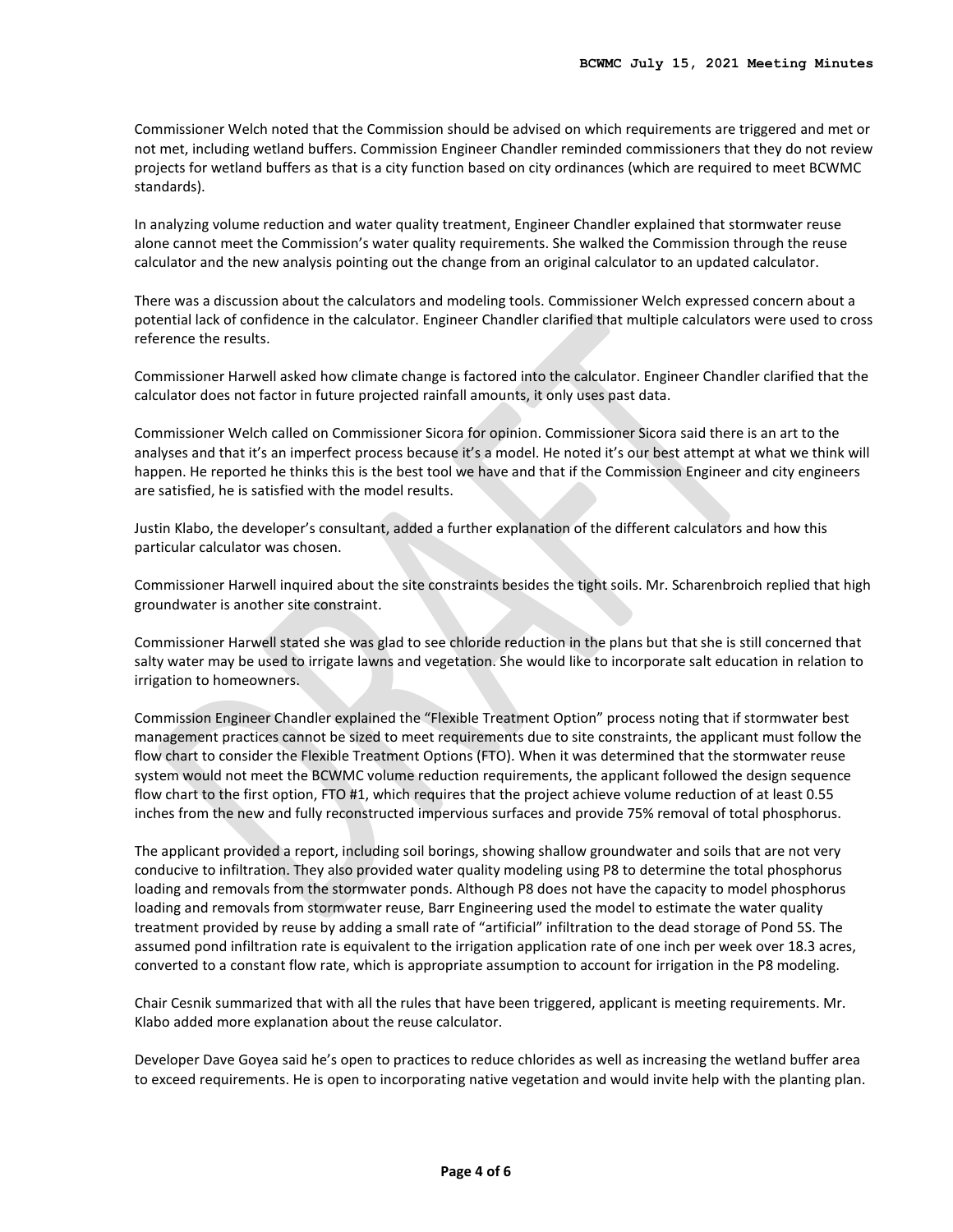The discussion went back to reuse calculators with some commissioners wanting more confidence in them. Engineer Chandler noted that the memo language should be stronger because she is comfortable and confident with the results. Mr. Klabo further explained how the P8 model was used to evaluate removal of total phosphorus. Commissioner Harwell felt reassured by this explanation.

**MOTION:** Commissioner de Lambert moved to approve the Hollydale Development in Plymouth per BCWMC's engineer's recommendations and approve the project's erosion and sediment control plan. Commissioner Welch seconded the motion.

**MOTION:** Commissioner Welch moved to amend the prior motion to add a requirement that the city send the wetland buffer plan to the BCWMC Administrator. Commissioner de Lambert seconded the motion. Upon a roll call vote, the motion carried 7-0, with the cities of Minnetonka and Medicine Lake absent from the vote.

**VOTE ON ORIGINAL MOTION:** Upon a roll call vote, the motion carried 7-0, with the cities of Minnetonka and Medicine Lake absent from the vote.

## **D. Receive Presentation on 2020 Lake Monitoring Results**

The BCWMC performed its regular monitoring on Sweeney and Twin Lake and partnered with TRPD on monitoring Medicine Lake in 2020. It was decided to table this presentation until the next meeting.

#### **5-MINUTE BREAK**

#### **E. Discuss Potential MAWD Resolutions**

Administrator Jester explained that the Commission could consider drafting and submitting policy recommendations to the MN Association of Watershed Districts for consideration in MAWD's resolutions process. Resolutions would be evaluated by the MAWD membership and voted on at the annual meeting in December. Approved resolutions would become part of MAWD's 2022 legislative platform. Staff does not have any recommended resolutions at this time. If anyone else has suggestions, send them to Administrator Jester.

Commissioner Welch added that there are already resolutions regarding soil health and agricultural runoff. He noted that the Commission could write a letter of support for existing resolutions and also voice support at the MAWD annual meeting.

#### **F. Discuss Potential for Fall Watershed Tour**

Administrator Jester explained that the BCWMC typically holds a watershed tour for commissioners, elected officials, and partners about every other year. The last tour was held in 2019 in conjunction with the 50th anniversary celebration. Administrator Jester was seeking direction on whether or not to plan for a fall 2021 bus or bicycling tour of projects and resources.

Commissioner Welch suggested a social gathering and or a bike/drive tour in September starting at Wirth Chalet to vie several past and future project locations along the Main Stem in Wirth Park and Minneapolis and end at Utepils Brewery on the creek.

#### **G. Appoint TAC Meeting Liaison (5 min)**

The next TAC meeting is scheduled for Thursday July 29th, 10:30 – 12:00 at Brookview. Discussion topics will include the benefits and timing for recommending adoption of an updated XP-SWMM model, and 2) options and timing for implementing the Four Seasons CIP Project under city ownership.

Commissioner Harwell volunteered to serve as that meeting liaison.